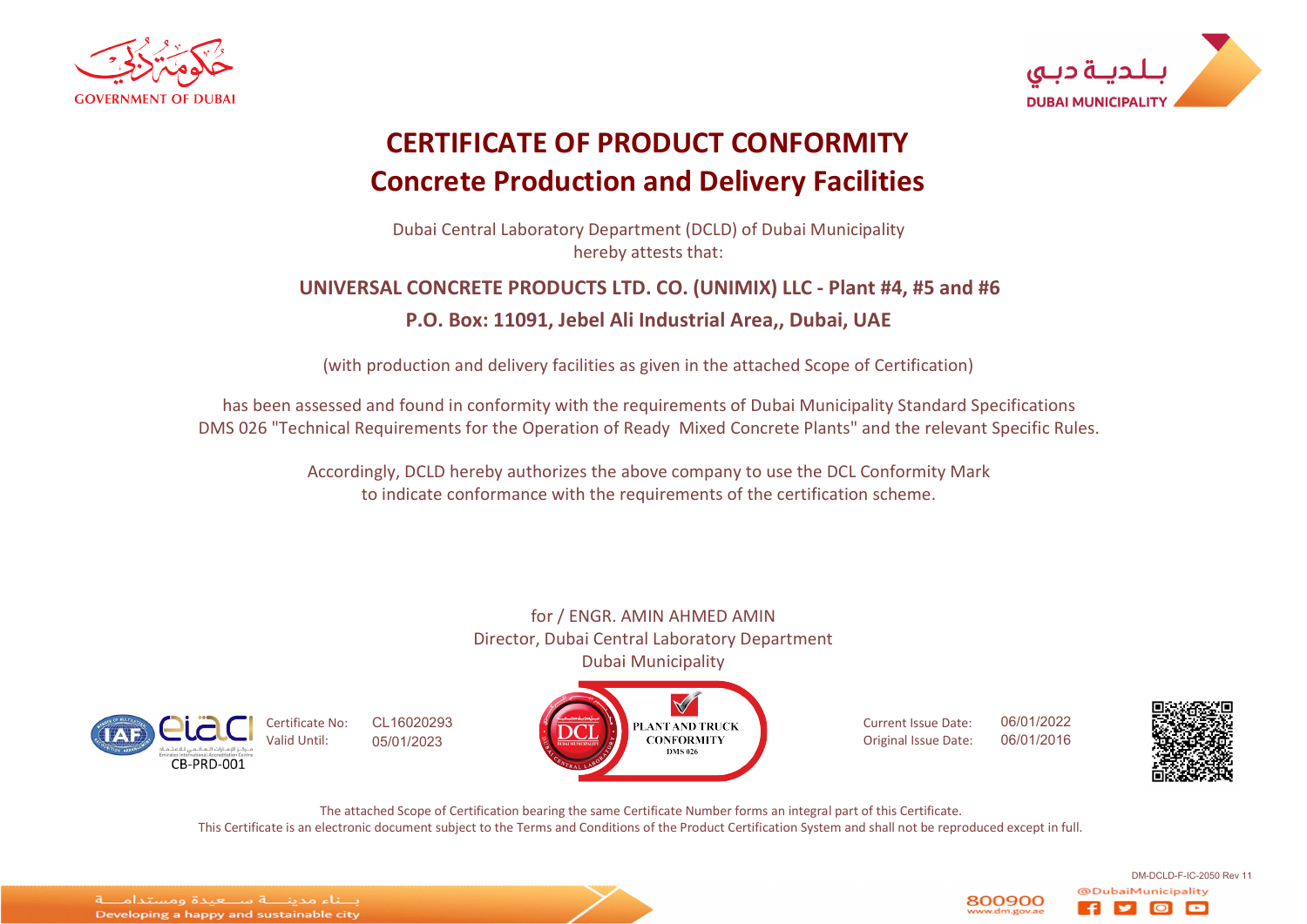



## DUBAI CENTRAL LABORATORY DEPARTMENT CONCRETE PRODUCTION AND DELIVERY CERTIFICATION SCHEME

## **SCOPE OF CERTIFICATION FOR CERTIFICATE NO. CL16020293**

| <b>Certificate Issued To:</b>             | Universal Concrete Products Ltd. Co. (Unimix) LLC -<br>Plant #4, #5 and #6<br>P.O. Box: 11091, Jebel Ali Industrial Area, Jebel Ali, Dubai, UAE                                                                                                                                   |
|-------------------------------------------|-----------------------------------------------------------------------------------------------------------------------------------------------------------------------------------------------------------------------------------------------------------------------------------|
| <b>Applicable Standard Specification:</b> | DMS 026 - Technical Requirements for the Operation of Ready<br>Mix Concrete Plants                                                                                                                                                                                                |
| <b>Applicable Specific Rules:</b>         | DM-DCLD-RD-DP21-2177 (IC) - Specific Rules for Certification<br>of Ready-Mixed Concrete Plants in Accordance with<br>Administrative Decision (316) 2012 and DMS 026.<br>DM-DCLD-RD-DP21-2086 (IC) - Factory Production Control<br>System for Ready-Mixed Concrete Plants and CBUs |

**SCOPE:** This Certificate indicates that the plant implements a quality management system and has the appropriate production and delivery facilities (as mentioned below) capable of producing concrete according to the required specifications. Conformance of the final product with the agreed concrete specifications shall be verified according to the usual inspection methods and as agreed between the plant and its customer.

## **CERTIFIED BATCHING PLANTS**

As required by the certification scheme, the plants listed below are central mixing with automatic batching of concrete components including cementitious materials, aggregates, water and admixtures:

| S/N | <b>Plant Identification</b>             | <b>Plant Details</b>                                                                                                               |
|-----|-----------------------------------------|------------------------------------------------------------------------------------------------------------------------------------|
| 1   | Readymix Concrete<br>Batching Plant #4  | Manufacturer: NFLG China<br>Control System: Simma<br>Model No.: 2HZS 300<br>Serial No.: 06SS 5B L002 (B)<br>Asset No.: Plant No. 4 |
| 2   | Readymix Concrete<br>Batching Plant # 5 | Manufacturer: NFLG China<br>Control System: Simma<br>Model No.: 2HZS 300<br>Serial No.: 06SS 5B L002 (A)<br>Asset No.: Plant No. 5 |
| 3   | Readymix Concrete<br>Batching Plant #6  | Manufacturer: Lintec<br>Control System: Simma<br>Model No.: CC3000NC1<br>Serial No.: 2003-15<br>Asset No.: Plant No. 6             |